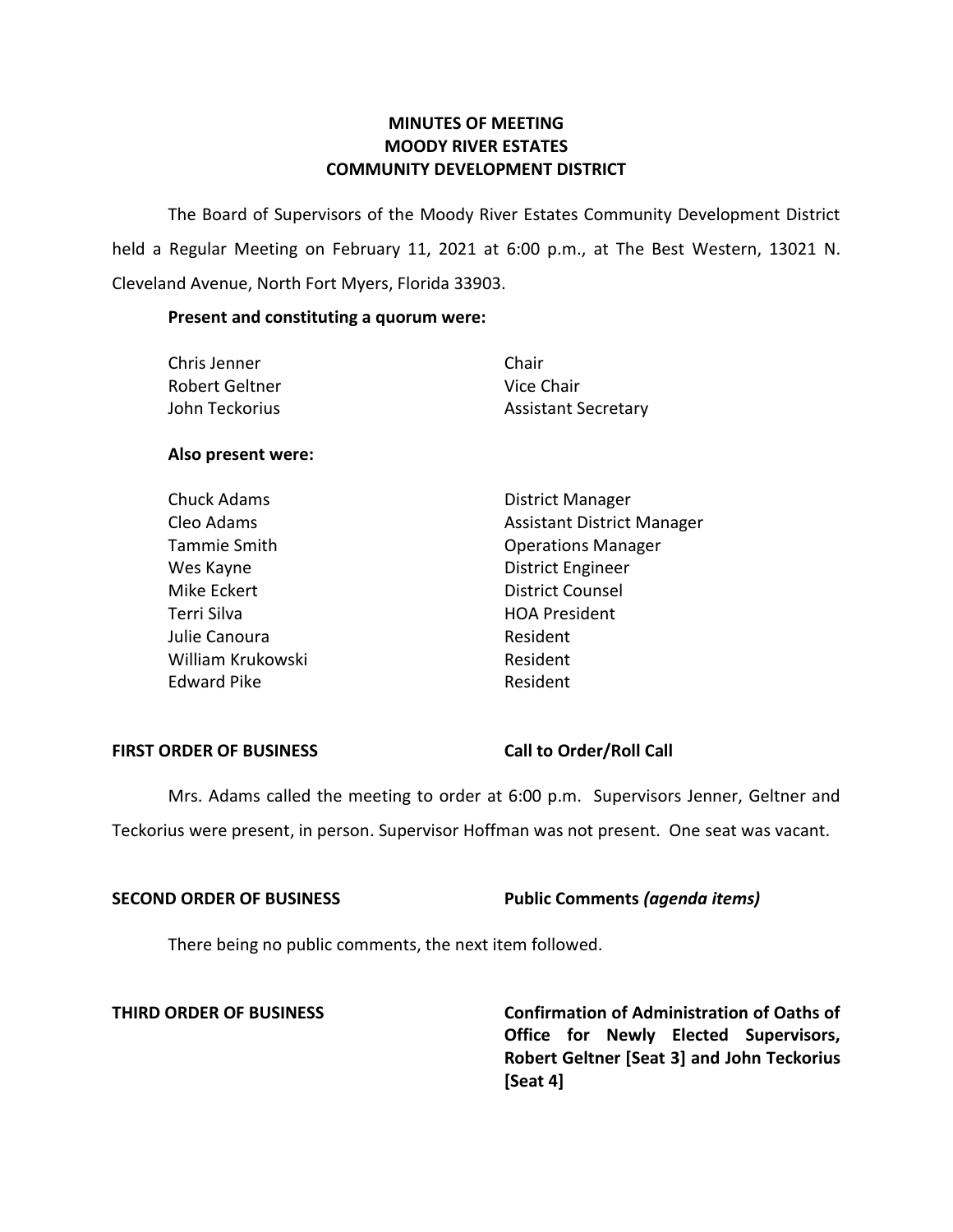Mrs. Adams stated the Oath of Office was previously administered to Supervisors Geltner and Teckorius by a Notary outside of the meeting and Staff received their Oaths of Office. In response to Mrs. Adams' question, Mr. Geltner confirmed that he wanted to receive compensation and Mr. Teckorius waived compensation.

**FOURTH ORDER OF BUSINESS Acceptance of Resignation of Supervisor Paul Hoffman, Seat 5;** *term expires November, 2022*

Mrs. Adams presented Mr. Paul Hoffman's letter of resignation.

**On MOTION by Mr. Geltner and seconded by Mr. Teckorius, with all in favor, the resignation of Mr. Paul Hoffman, dated December 18, 2020, was accepted.**

**FIFTH ORDER OF BUSINESS Consideration of Resolution 2021-01, Declaring a Vacancy in Seat 2 of the Board of Supervisors Pursuant to Section 109.006(3)(b), Florida Statutes; and Providing an Effective Date**

Mr. Jenner presented Resolution 2021-01. Mr. Geltner voiced his opinion that there may

not have been enough publication of the Board vacancies to the entire eligible community.

**On MOTION by Mr. Teckorius and seconded by Mr. Jenner, with all in favor, Resolution 2021-01, Declaring a Vacancy in Seat 2 of the Board of Supervisors Pursuant to Section 109.006(3)(b), Florida Statutes; and Providing an Effective Date, was adopted.**

**SIXTH ORDER OF BUSINESS Discussion/Consideration of Candidates to Fill Vacancies in Seats 2 and 5**

- **A. Julie Canoura**
- **B. William Krukowski**
- **C. Edward Pike**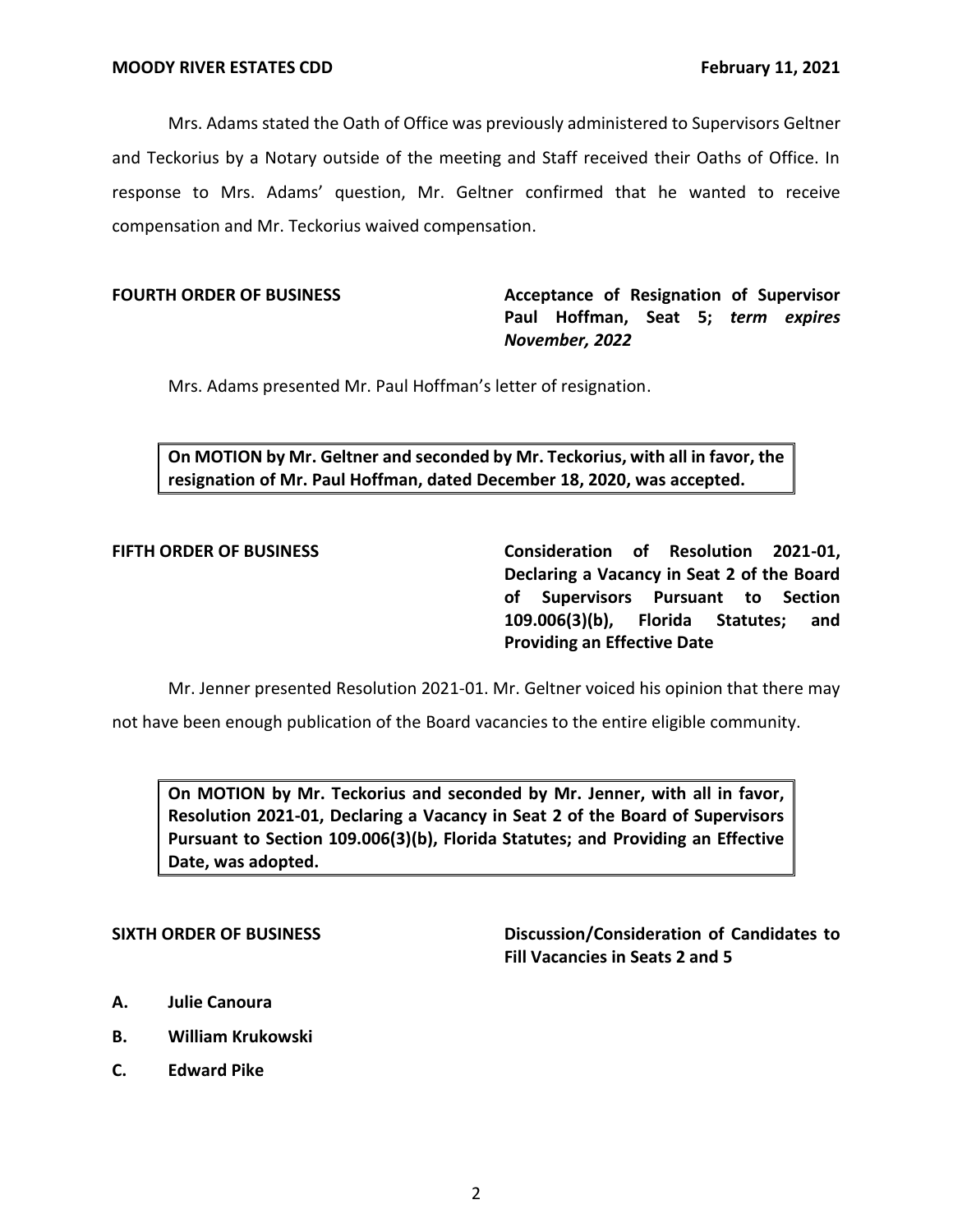Mr. Jenner stated he was surprised to see this item on the agenda because, as Mr. Geltner remarked, the vacancies were not publicized. He asked how the applicants learned of the Board openings. Mrs. Adams stated several residents discovered that there were openings on the Board, submitted their resumes and Management included the item on the agenda. A resident asked why residents were not alerted of the vacancies. Mrs. Adams stated Board Members cannot discuss District business outside of District meetings and Management Staff cannot publicize vacancies without being directed to do so by the Board.

**On MOTION by Mr. Geltner and seconded by Mr. Jenner, with all in favor, authorizing Management Staff to provide the HOA with and e-blast to send to residents regarding CDD Board vacancies, including a submittal deadline date, was approved.**

**SEVENTH ORDER OF BUSINESS Administration of Oath of Office to Newly Appointed Supervisor** *(the following will be provided in a separate package)*

- **A. Guide to Sunshine Amendment and Code of Ethics for Public Officers and Employees**
- **B. Membership, Obligations and Responsibilities**
- **C. Financial Disclosure Forms**
	- **I. Form 1: Statement of Financial Interests**
	- **II. Form 1X: Amendment to Form 1, Statement of Financial Interests**
	- **III. Form 1F: Final Statement of Financial Interests**
- **D. Form 8B – Memorandum of Voting Conflict**

This item was deferred to the next meeting.

**EIGHTH ORDER OF BUSINESS Consideration of Resolution 2021-02, Designating a Chair, a Vice Chair, a Secretary, Assistant Secretaries, a Treasurer and an Assistant Treasurer of the Moody River Estates Community Development District, and Providing for an Effective Date**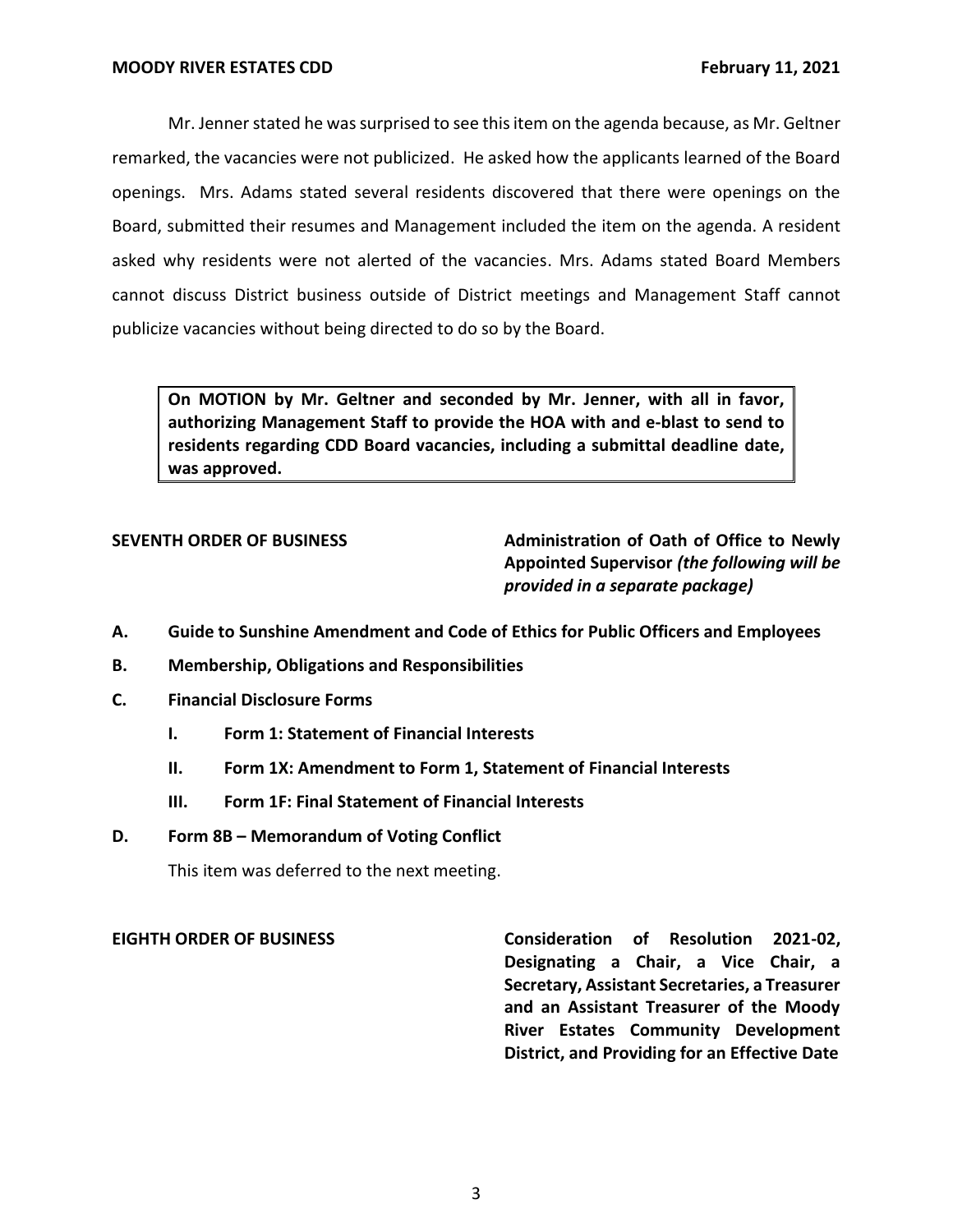Mr. Jenner presented Resolution 2020-02. Mr. Geltner nominated Mr. Teckorius for Chair. Mr. Teckorius nominated Mr. Geltner for Vice Chair. The slate of officers was nominated, as follows:

| Chair                      | John Teckorius     |
|----------------------------|--------------------|
| Vice Chair                 | Robert Geltner     |
| Secretary                  | <b>Chuck Adams</b> |
| <b>Assistant Secretary</b> | Chris Jenner       |
| <b>Assistant Secretary</b> | Vacant             |
| <b>Assistant Secretary</b> | Vacant             |
| <b>Assistant Secretary</b> | Craig Wrathell     |
| Treasurer                  | Craig Wrathell     |
| <b>Assistant Treasurer</b> | Jeff Pinder        |
|                            |                    |

No other nominations were made.

**On MOTION by Mr. Geltner and seconded by Mr. Jenner, with all in favor, Resolution 2021-02, Designating a Chair, a Vice Chair, a Secretary, Assistant Secretaries, a Treasurer and an Assistant Treasurer of the Moody River Estates Community Development District, as nominated, and Providing for an Effective Date, was adopted.**

**NINTH ORDER OF BUSINESS Discussion/Consideration: Amendment to Resolution 2020-05, Adopting an Internal Controls Policy Consistent with Section 218.33, Florida Statutes; Providing an Effective Date (Supervisor Geltner)**

This item was tabled to the next meeting.

**TENTH ORDER OF BUSINESS Discussion: Board Member Responsibilities** 

- **A. Sample CEO Self-Evaluation**
- **B. Management Evaluation**
- **C. Evaluating the Executive Director – Your Role as a Board Member**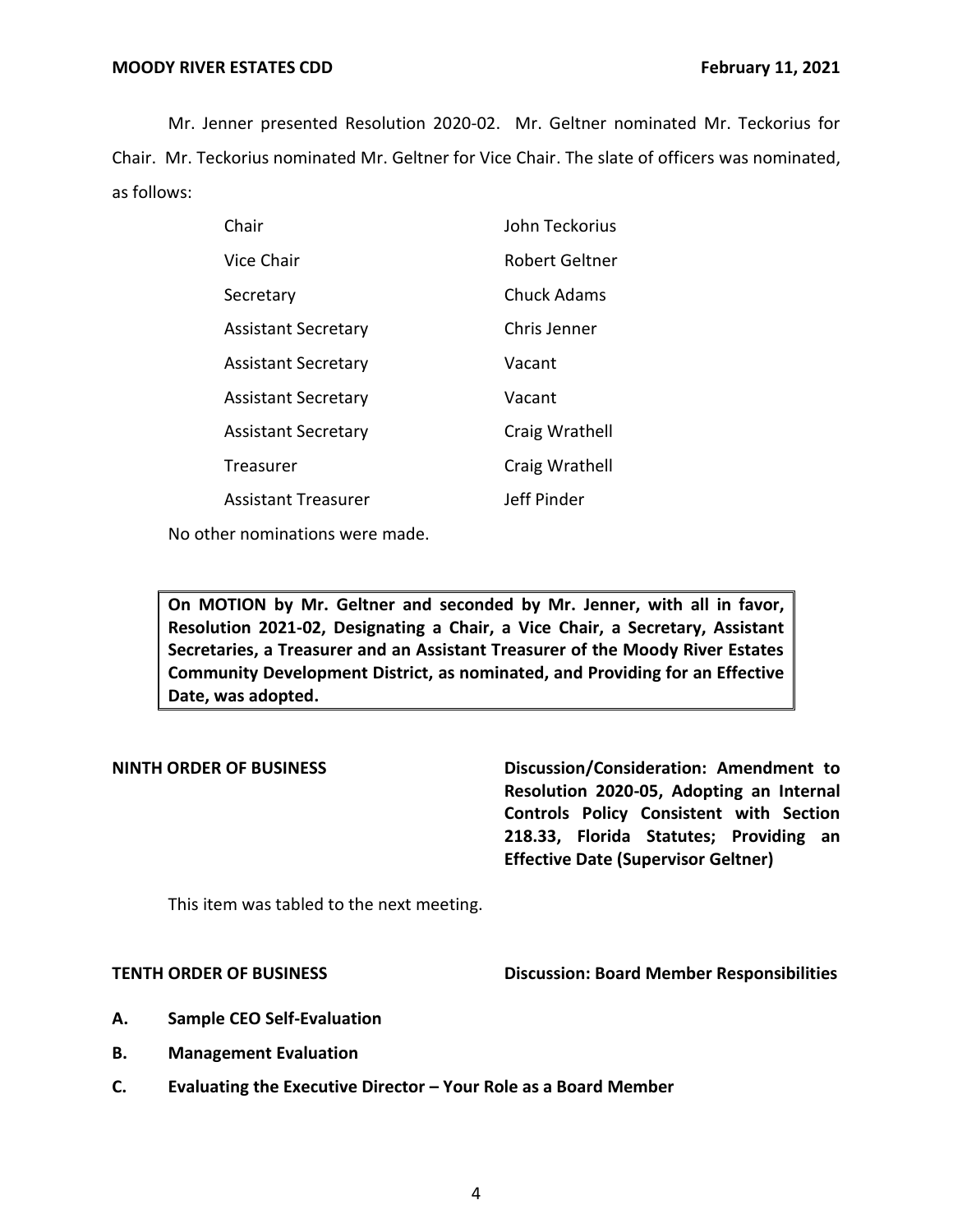Mr. Geltner asked to table this item and for Staff to include a discussion item about adding workshops to the meeting schedule on the next agenda. Discussion ensued regarding publicizing workshops and community input.

This item was tabled to the next meeting.

### **ELEVENTH ORDER OF BUSINESS Discussion: CDD Newsletter**

Mr. Geltner suggested tabling this item as the first page of the newsletter lists the Supervisors' names and he felt that it would make more sense to wait until five Supervisors are on the Board before discussing the CDD newsletter. Mrs. Adams stated she wrote the draft newsletter and would appreciate it if Board Members could write future CDD newsletters; she would provide an electronic version of the newsletter to the Board.

The following change would be made:

Page 2, Paragraph 4, "Did you know": Change "resident" to "qualified electors"

A Board Member felt that the map, on Page 4, should be accompanied by a link to the GIS map that is on the CDD website. Mr. Adams suggested placing an aerial photograph of the CDD boundaries on the last page of the newsletter instead. Mr. Kayne, who prepared the photograph, would forward a copy to Management to be added to the newsletter.

The following changes would be made:

Page 4, "Your HOA", Garnet Dasher: Change "Property Manager" to "Community Association Manager"

Page 4, "Your HOA", Administrative Assistant: Change "Katie Scott" to "Amanda Weichert"

# **TWELFTH ORDER OF BUSINESS Consideration of E-Verify Memo and Memorandum of Understanding**

Mr. Teckorius presented the E-Verify Memo and Memorandum of Understanding.

Mr. Eckert stated that a new Florida Statute mandates that all local governments, including CDDs, must register and use E-Verify for any new employees or contractors hired or engaged after January 1, 2021. The Statute states that contractors must also register and use E-Verify for their employees. If the CDD discovers that a contractor is not complying with E-Verify,

5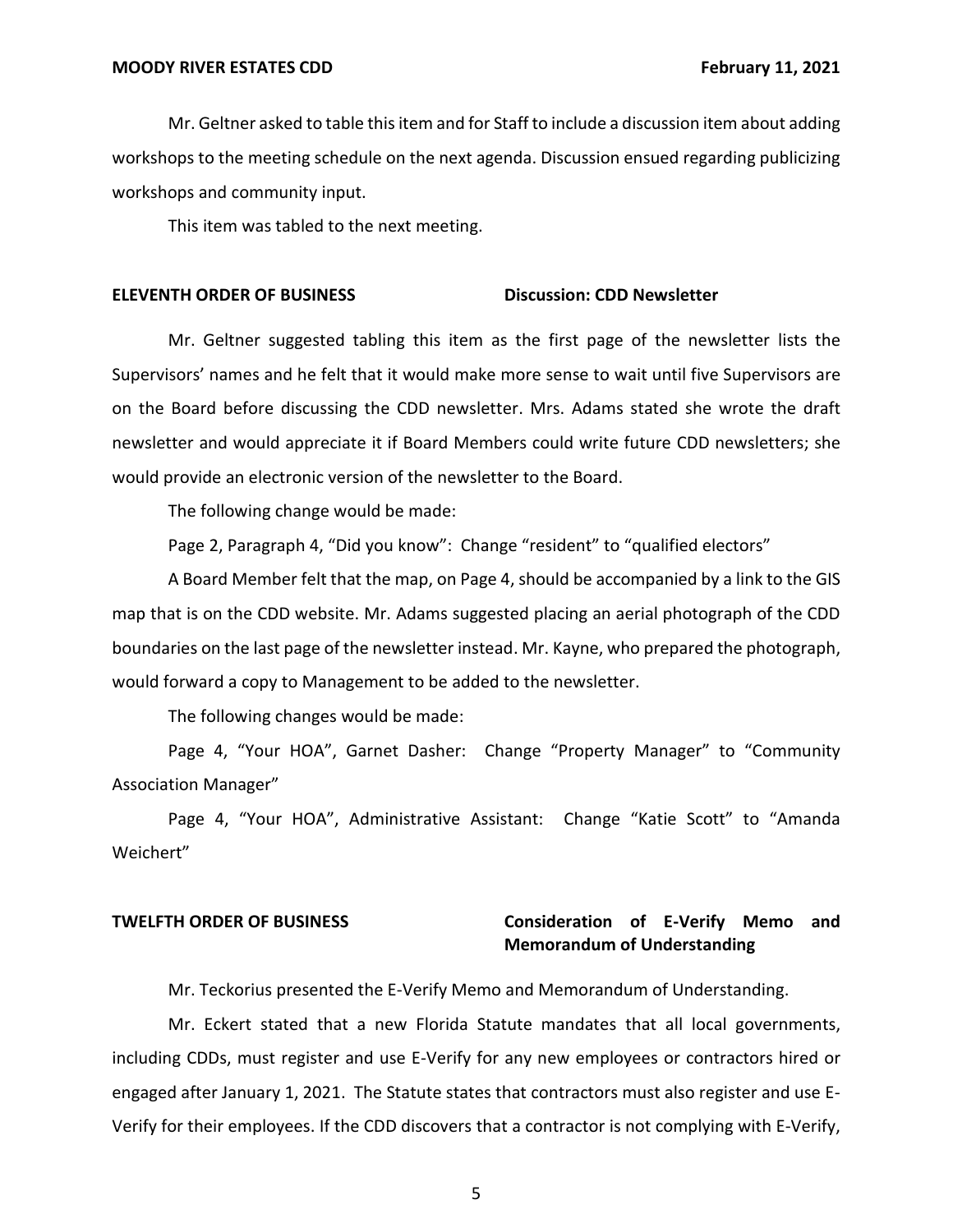in the treatment of its employees, the CDD is required to terminate the contract. Mr. Eckert stated the Memorandum was prepared by the Department of Homeland Security (DHS) and the Social Security Administration (SSA) and it would be very difficult for the District to modify. He recommended approval in order for the District to be in compliance of the Statute. Asked if there were any issues with any existing contracts, Mrs. Adams stated that SOLitude uses E-Verify and she would confirm that other CDD contractors use it, as well. Discussion ensued regarding local governments, Special Districts and Real Estate tax exemptions.

# **On MOTION by Mr. Geltner and seconded by Mr. Jenner, with all in favor, the E-Verify Memorandum of Understanding for Employers, was approved.**

# **THIRTEENTH ORDER OF BUSINESS Acceptance of Unaudited Financial Statements as of December 31, 2020**

Mrs. Adams presented the Unaudited Financial Statements as of December 31, 2020. Regarding whether the 44 lots were up to date on their taxes, Mrs. Adams stated that she would investigate and provide an answer at the next meeting. Discussion ensued regarding expiration of the bonds, current interest rates, whether early bond prepayment would be advantageous to residents and refinancing the bonds without incurring closing costs. The financials were accepted.

# **FOURTEENTH ORDER OF BUSINESS Approval of August 20, 2020 Virtual Public Hearings and Regular Meeting Minutes**

Mrs. Adams presented the August 20, 2020 Virtual Public Hearings and Regular Meeting Minutes.

**On MOTION by Mr. Geltner and seconded by Mr. Jenner, with all in favor, the August 20, 2020 Virtual Public Hearings and Regular Meeting Minutes, as presented, were approved.** 

## • **Action Items**

Item 1 was ongoing.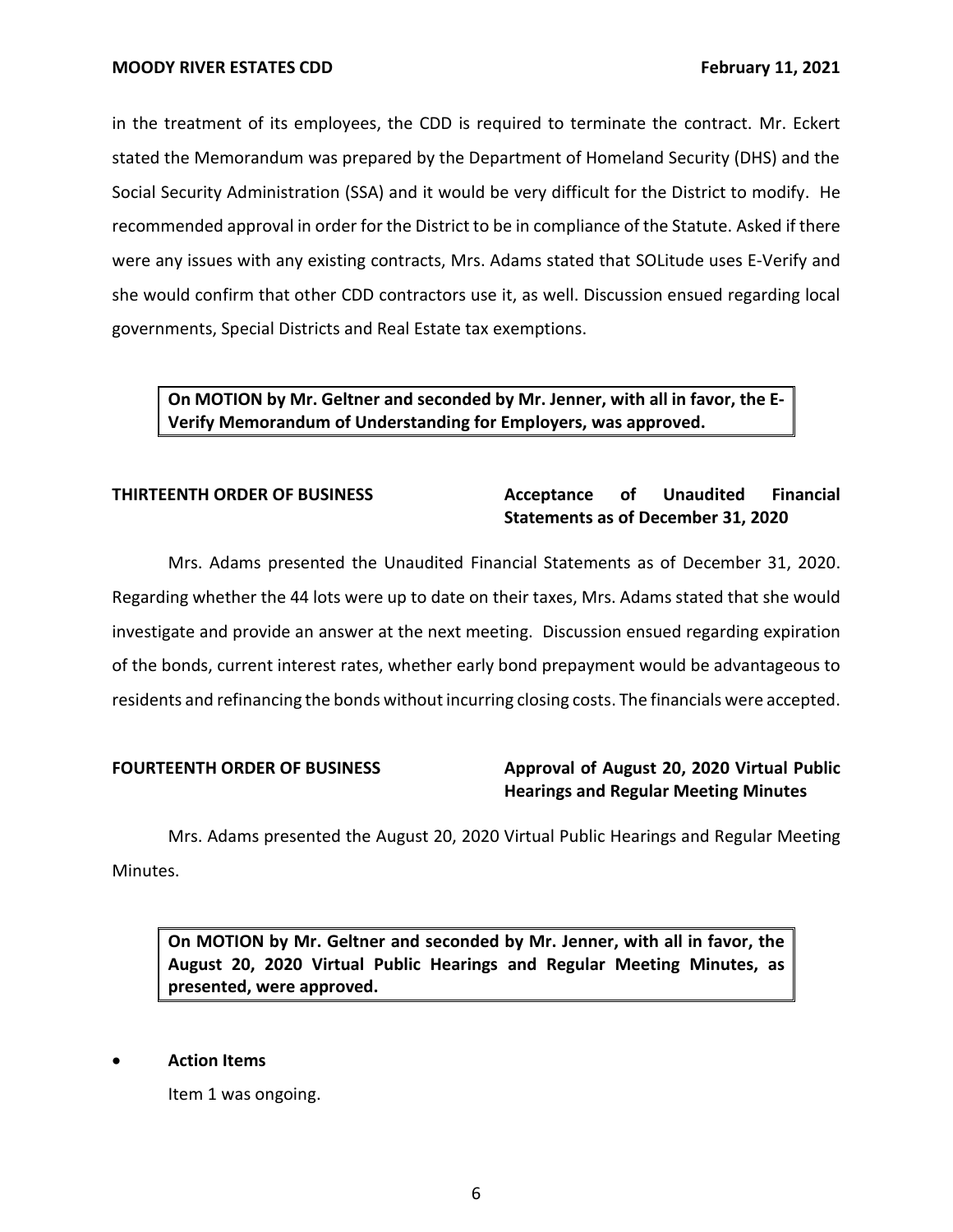Item 2 was completed. Mr. Eckert stated his research regarding whether solar energy would be beneficial to the community was inconclusive and asked to be removed from the inquiry. Management could look into this item in the future.

Items 45 and 48 were completed.

Item 49: Changed from "Completed" to "Ongoing". Mr. Geltner stated he would like SOLitude to continue alerting him whenever aeration and fountain technicians are on site.

Mr. Geltner stated he prepared a spreadsheet with a list of all of the lakes with the activities that occurred in the appropriate columns. A copy of the spreadsheet would be transmitted to Mrs. Adams. He stated that, several years ago, the District Engineer created a map of the community and he would like Staff to update the maps to include all CDD assets on the maps, such as fountains and monuments. Discussion ensued regarding current CDD maps, District ownership of certain assets, the Engineer's Report, the HOA, whether to modify or terminate the Facilities Maintenance Agreement, the roadways, deeds and public records.

## **FIFTEENTH ORDER OF BUSINESS Staff Reports**

## **A. District Counsel:** *Hopping Green & Sams, P.A***.**

Mr. Eckert reported the following:

 $\triangleright$  The Florida Legislature is considering filing four items at its March session that could affect CDDs.

 $\triangleright$  The Commission on Ethics is trying to close a loophole with those using LLCs.

 $\triangleright$  Special Districts would have to undergo four hours of ethics training.

➢ Sovereign immunity is being considered, in terms of doing away with it altogether to raising the limits significantly. The current amounts are \$200,000 per person and \$300,000 per incident.

 $\triangleright$  Amendment 12, relating to lobbying, would be enforced. Amendment 12 states no member of a public board can lobby any other public board, whether it be local, state or federal.

### **B. District Engineer:** *Barraco & Associates, Inc.*

There being no report, the next item followed.

**C. District Manager:** *Wrathell, Hunt & Associates, LLC*

• **NEXT MEETING DATE: March 11, 2021 at 6:00 P.M.**

7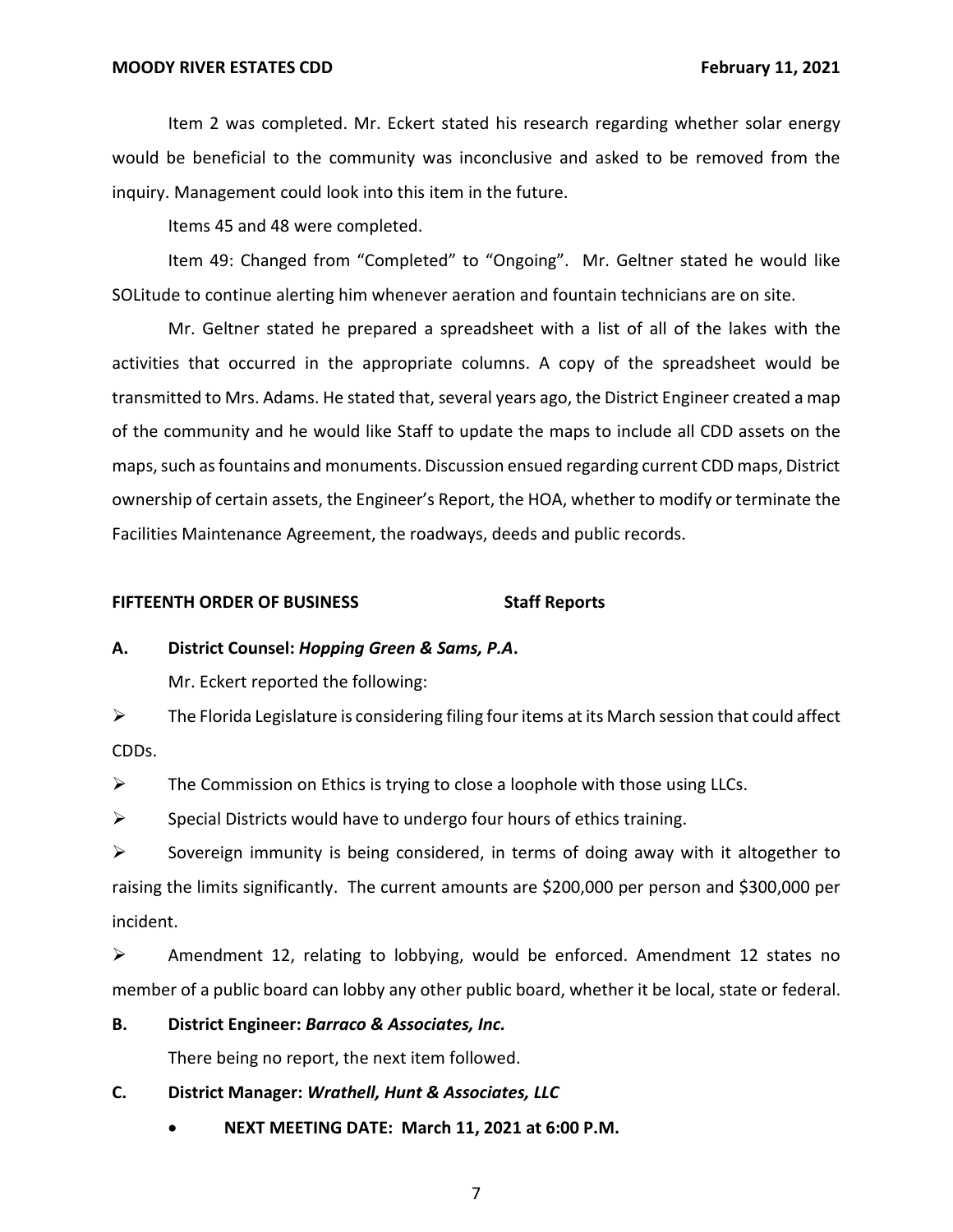### o **QUORUM CHECK**

The next meeting would be held on March 11, 2021 at 6:00 p.m.

### **D. Operations Manager:** *Wrathell, Hunt & Associates, LLC*

The Board and Staff discussed alternate meeting locations for the March meeting. Mrs. Adams announced that the next meeting would be held at the Best Western. Mr. Geltner wanted to know how much it cost to rent the current location and the cost to advertise the meetings, in order to seek reimbursement from the HOA for declining the CDD's ability to use its own Clubhouse. Mr. Adams clarified the reasons why Board Meetings are being held off-site with the HOA and stated Management is operating under the policy it was given and must respect the HOA policy. Mr. Geltner stated he would like to know on what grounds the CDD Board was deprived of the use of the Clubhouse, such as if there was a vote by the HOA Board of Directors. He also wanted to view the minutes from the HOA January meeting. Ms. Silva stated the HOA is a private association that has chosen not to open the Clubhouse to non-residents; however, CDD Board Members could utilize the space but no outsiders were allowed.

Mr. Geltner motioned to direct District Counsel to investigate the grounds upon which the CDD has been deprived of the use of the Clubhouse for its meetings and identify whether the CDD has a legal right to obtain reimbursement for any costs associated with relocating the meetings to an alternate location for tonight's meeting and future meetings. The motion failed due to lack of a second.

Mr. Teckorius directed Management to submit an invoice to the HOA for reimbursement of the venue rental costs incurred by the CDD due to the HOA's meeting policies.

### • **Monthly Status Report – Field Operations**

Mrs. Adams introduced Ms. Smith and stated her Report was included for informational purposes.

## o **Key Activity Dates**

The January 2021 Key Activity dates were included for informational purposes.

Mrs. Adams reported the following:

 $\triangleright$  The annual Bank Stabilization Project for 2021 would be included on the next agenda for consideration.

8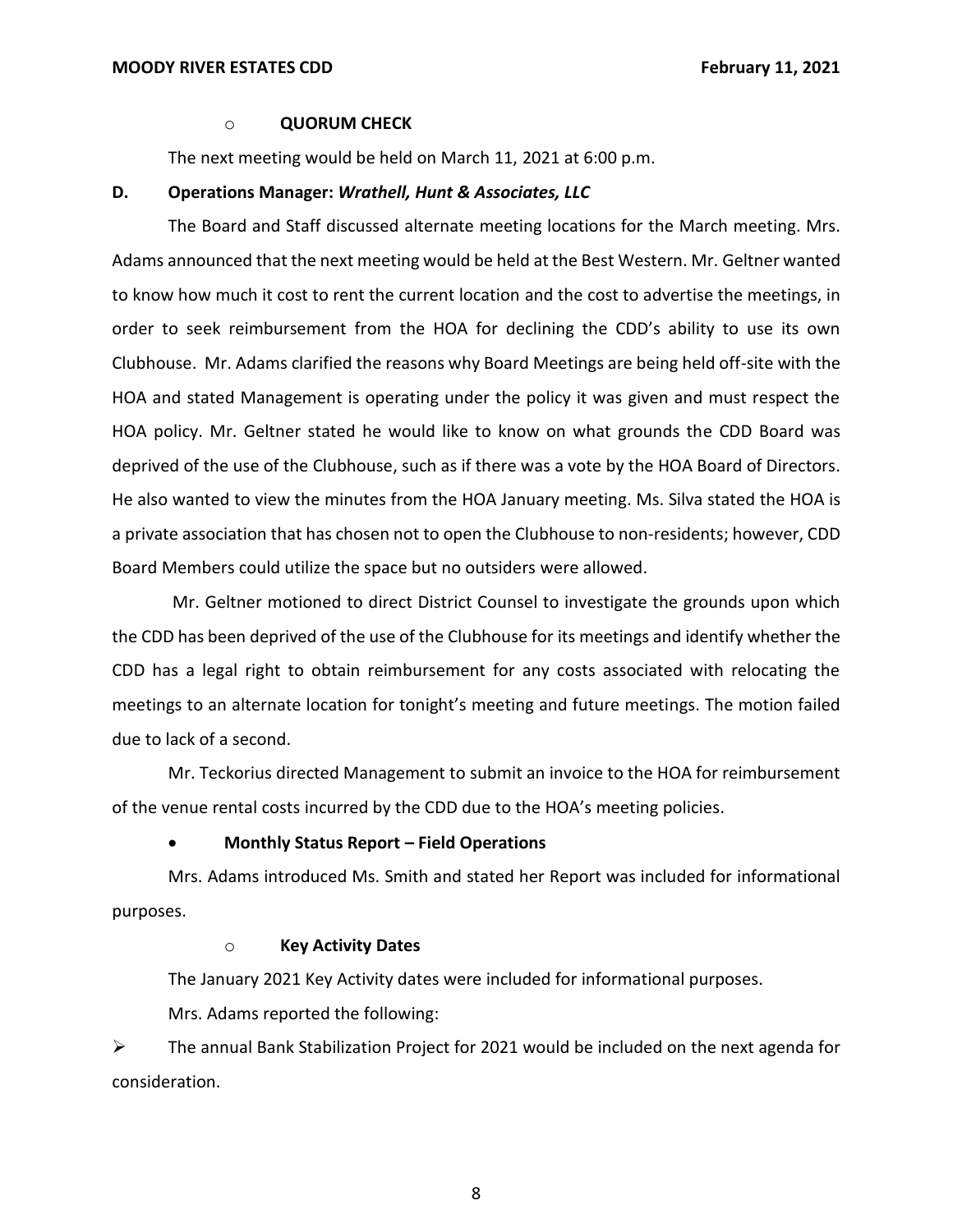$\triangleright$  A Board Member was needed to participate in the annual berm compliance inspection. Mr. Teckorius volunteered to inspect the berm with Mrs. Adams.

## **SIXTEENTH ORDER OF BUSINESS Public Comments** *(non-agenda items)*

There being no public comments, the next item followed.

## **SEVENTEENTH ORDER OF BUSINESS Supervisor's Requests**

Mr. Geltner recalled that, Lines 131 through 136 of the January 2020 meeting minutes, had a discussion regarding excess fuel load in the conservation area. With the impending fire season, he felt that fuel load debris should be included as a discussion item on the next agenda and in the CDD Newsletter and brochures. Asked if Staff would provide a report on the condition of the conservation area, Mr. Adams stated that he would obtain a proposal from an Environmental Engineer. Mr. Geltner asked for the need for conservation area and wildlife signage to be included as a discussion item on the next agenda. Discussion ensued regarding signage verbiage, the County, the HOA and the District's liability in relation to wildlife.

Mr. Geltner asked if the District is required to produce a "Required Reporting of Information" document, per Florida Statutes. Mr. Eckert stated the document is related to website compliance. Discussion ensued.

Mr. Geltner asked for the next agenda to include a discussion item about obtaining a drone to get a baseline of the community.

## **EIGHTEENTH ORDER OF BUSINESS Adjournment**

There being no further business to discuss, the meeting adjourned.

**On MOTION by Mr. Teckorius and seconded by Mr. Geltner, with all in favor, the meeting adjourned at 7:25 p.m.**